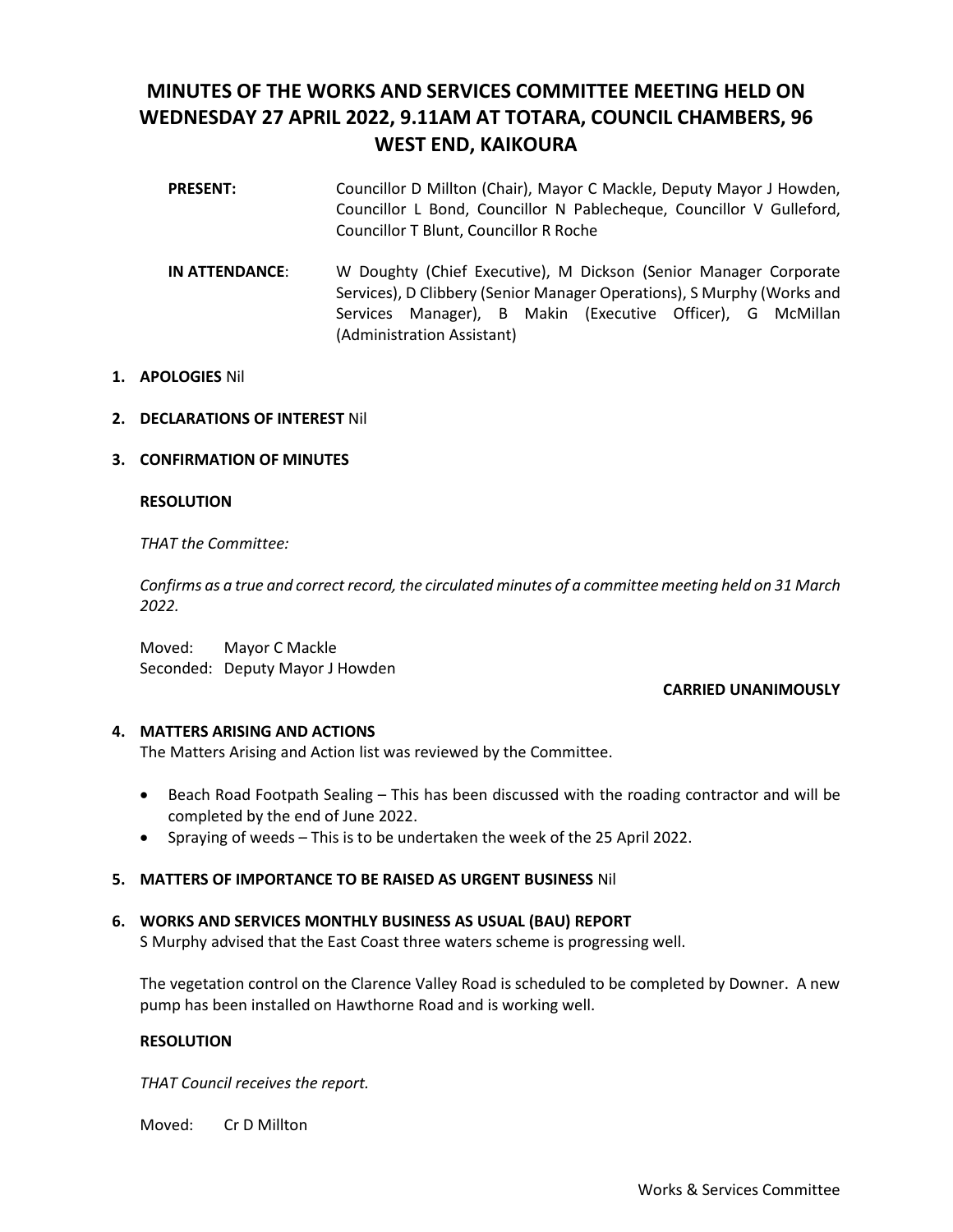Seconded: Cr V Gulleford

#### **CARRIED UNANIMOUSLY**

There being no further business, the meeting closed at 9.16 am.

CONFIRMED \_\_\_\_\_\_\_\_\_\_\_\_\_\_\_\_\_\_\_\_\_ Chairperson

\_\_\_\_\_\_\_\_\_\_\_\_\_\_\_\_\_\_\_\_\_ Date